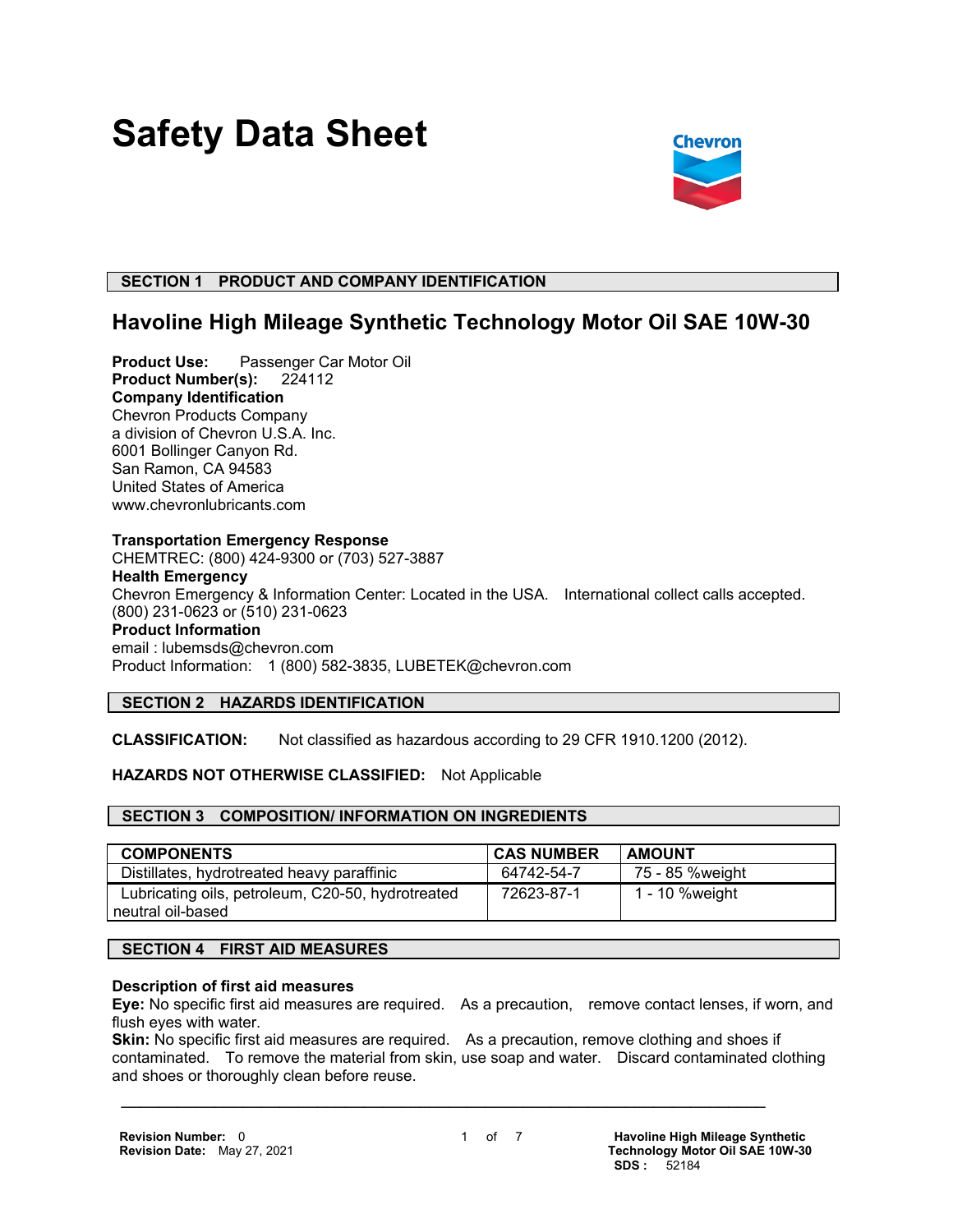**Ingestion:** No specific first aid measures are required. Do not induce vomiting. As a precaution, get medical advice.

**Inhalation:** No specific first aid measures are required. If exposed to excessive levels of material in the air, move the exposed person to fresh air. Get medical attention if coughing or respiratory discomfort occurs.

#### **Most important symptoms and effects, both acute and delayed IMMEDIATE HEALTH EFFECTS**

**Eye:** Not expected to cause prolonged or significant eye irritation.

**Skin:** Contact with the skin is not expected to cause prolonged or significant irritation. Contact with the skin is not expected to cause an allergic skin response. Not expected to be harmful to internal organs if absorbed through the skin.

**Ingestion:** Not expected to be harmful if swallowed.

**Inhalation:** Not expected to be harmful if inhaled. Contains a synthetic hydrocarbon oil. May cause respiratory irritation or other pulmonary effects following prolonged or repeated inhalation of oil mist at airborne levels above the recommended mineral oil mist exposure limit. Symptoms of respiratory irritation may include coughing and difficulty breathing.

# **DELAYED OR OTHER HEALTH EFFECTS:** Not classified

# **Indication of any immediate medical attention and special treatment needed** Not Applicable

#### **SECTION 5 FIRE FIGHTING MEASURES**

**EXTINGUISHING MEDIA:** Use water fog, foam, dry chemical or carbon dioxide (CO2) to extinguish flames.

# **PROTECTION OF FIRE FIGHTERS:**

**Fire Fighting Instructions:** This material will burn although it is not easily ignited. See Section 7 for proper handling and storage. For fires involving this material, do not enter any enclosed or confined fire space without proper protective equipment, including self-contained breathing apparatus. **Combustion Products:** Highly dependent on combustion conditions. A complex mixture of airborne solids, liquids, and gases including carbon monoxide, carbon dioxide, and unidentified organic compounds will be evolved when this material undergoes combustion. Combustion may form oxides of: Nitrogen.

# **SECTION 6 ACCIDENTAL RELEASE MEASURES**

**Protective Measures:** Eliminate all sources of ignition in vicinity of spilled material.

**Spill Management:** Stop the source of the release if you can do it without risk. Contain release to prevent further contamination of soil, surface water or groundwater. Clean up spill as soon as possible, observing precautions in Exposure Controls/Personal Protection. Use appropriate techniques such as applying non-combustible absorbent materials or pumping. Where feasible and appropriate, remove contaminated soil. Place contaminated materials in disposable containers and dispose of in a manner consistent with applicable regulations.

**Reporting:** Report spills to local authorities and/or the U.S. Coast Guard's National Response Center at (800) 424-8802 as appropriate or required.

#### **SECTION 7 HANDLING AND STORAGE**

**General Handling Information:** Avoid contaminating soil or releasing this material into sewage and drainage systems and bodies of water.

**Precautionary Measures:** Keep out of the reach of children.

**Static Hazard:** Electrostatic charge may accumulate and create a hazardous condition when handling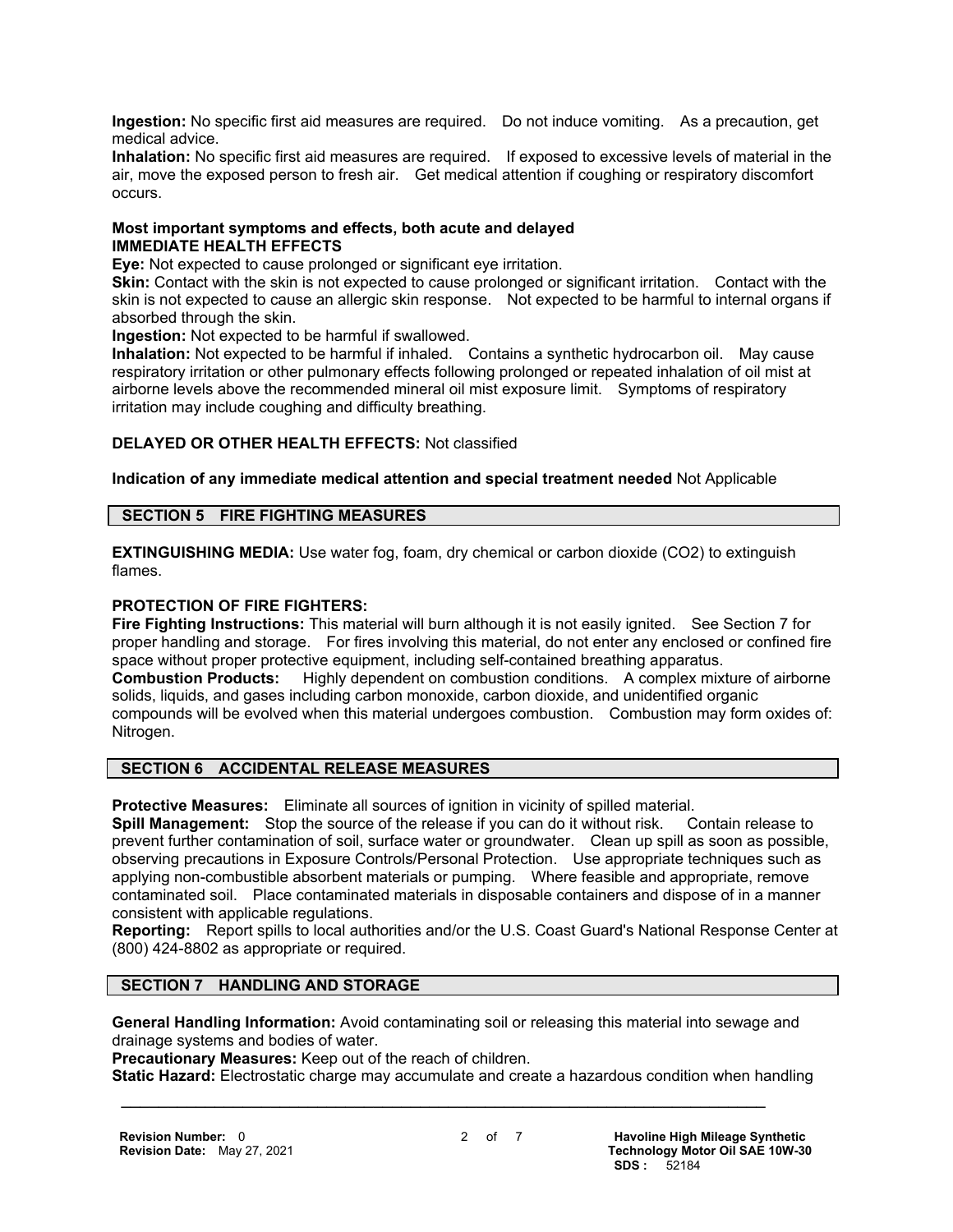this material. To minimize this hazard, bonding and grounding may be necessary but may not, by themselves, be sufficient. Review all operations which have the potential of generating and accumulating an electrostatic charge and/or a flammable atmosphere (including tank and container filling, splash filling, tank cleaning, sampling, gauging, switch loading, filtering, mixing, agitation, and vacuum truck operations) and use appropriate mitigating procedures.

**Container Warnings:** Container is not designed to contain pressure. Do not use pressure to empty container or it may rupture with explosive force. Empty containers retain product residue (solid, liquid, and/or vapor) and can be dangerous. Do not pressurize, cut, weld, braze, solder, drill, grind, or expose such containers to heat, flame, sparks, static electricity, or other sources of ignition. They may explode and cause injury or death. Empty containers should be completely drained, properly closed, and promptly returned to a drum reconditioner or disposed of properly.

# **SECTION 8 EXPOSURE CONTROLS/PERSONAL PROTECTION**

# **GENERAL CONSIDERATIONS:**

Consider the potential hazards of this material (see Section 2), applicable exposure limits, job activities, and other substances in the work place when designing engineering controls and selecting personal protective equipment. If engineering controls or work practices are not adequate to prevent exposure to harmful levels of this material, the personal protective equipment listed below is recommended. The user should read and understand all instructions and limitations supplied with the equipment since protection is usually provided for a limited time or under certain circumstances.

# **ENGINEERING CONTROLS:**

Use in a well-ventilated area.

# **PERSONAL PROTECTIVE EQUIPMENT**

**Eye/Face Protection:** No special eye protection is normally required. Where splashing is possible, wear safety glasses with side shields as a good safety practice.

**Skin Protection:** No special protective clothing is normally required. Where splashing is possible, select protective clothing depending on operations conducted, physical requirements and other substances in the workplace. Suggested materials for protective gloves include: 4H (PE/EVAL), Nitrile Rubber, Silver Shield, Viton.

**Respiratory Protection:** No respiratory protection is normally required.

If user operations generate an oil mist, determine if airborne concentrations are below the occupational exposure limit for mineral oil mist. If not, wear an approved respirator that provides adequate protection from the measured concentrations of this material. For air-purifying respirators use a particulate cartridge.

Use a positive pressure air-supplying respirator in circumstances where air-purifying respirators may not provide adequate protection.

| ooogpanonal Exposare Ellinoi                  |              |      |                  |                   |         |                 |  |
|-----------------------------------------------|--------------|------|------------------|-------------------|---------|-----------------|--|
| <b>Component</b>                              | Agency       | Form | <b>TWA</b>       | <b>STEL</b>       | Ceilina | <b>Notation</b> |  |
| Distillates, hydrotreated<br>heavy paraffinic | <b>ACGIH</b> |      | $5 \text{ mg/m}$ | $10 \text{ mg/m}$ |         | --              |  |
| Distillates, hydrotreated<br>heavy paraffinic | OSHA Z-1     | Mist | $5 \text{ mg/m}$ |                   |         |                 |  |
| Distillates, hydrotreated<br>heavy paraffinic | OSHA Z-1     |      | $5 \text{ mg/m}$ |                   |         |                 |  |

# **Occupational Exposure Limits:**

Consult local authorities for appropriate values.

# **SECTION 9 PHYSICAL AND CHEMICAL PROPERTIES**

#### **Attention: the data below are typical values and do not constitute a specification.**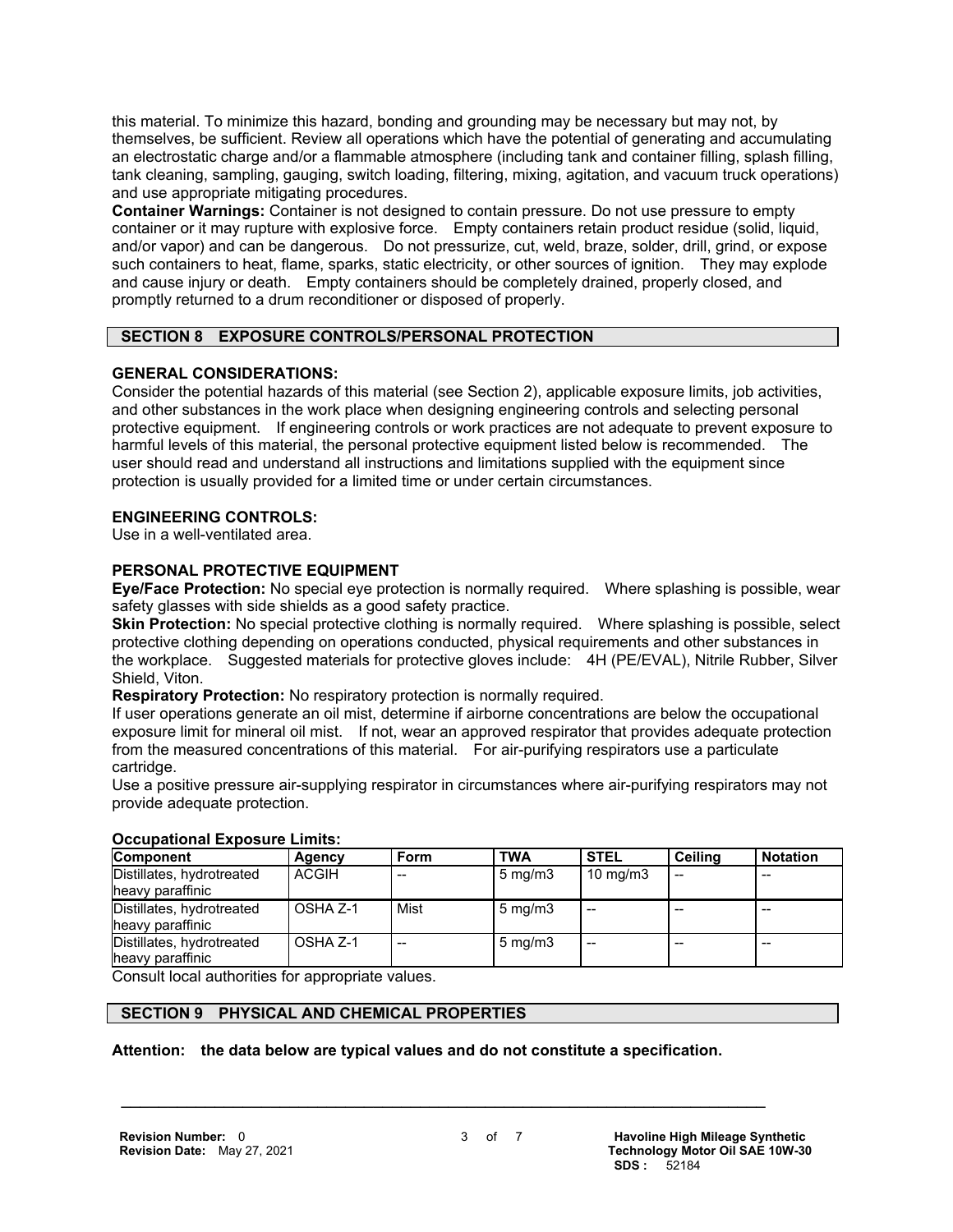**Color:** Brown to yellow **Physical State:** Liquid **Odor:** Petroleum odor **Odor Threshold:** No data available **pH:** Not Applicable **Vapor Pressure:** No data available **Vapor Density (Air = 1):** No data available **Initial Boiling Point:** No data available **Solubility:** Soluble in hydrocarbons; insoluble in water<br>**Freezing Point:** No data available **Freezing Point: Melting Point:** No data available **Density:** 0.872 kg/l @ 15°C (59°F) (Typical) **Viscosity:** 10.60 mm2/s @ 100°C (212°F) (Typical) **Coefficient of Therm. Expansion / °F:** No data available **Evaporation Rate:** No data available **Decomposition temperature:** No data available **Octanol/Water Partition Coefficient:** No data available

**FLAMMABLE PROPERTIES: Flammability (solid, gas):** Not Applicable

**Flashpoint:** (Cleveland Open Cup) 200 °C (392 °F) (Minimum)<br>**Autoignition:** No data available **Autoignition:** No data available **Flammability (Explosive) Limits (% by volume in air):** Lower: No data available Upper: No data available

# **SECTION 10 STABILITY AND REACTIVITY**

**Reactivity:** May react with strong acids or strong oxidizing agents, such as chlorates, nitrates, peroxides, etc.

**Chemical Stability:** This material is considered stable under normal ambient and anticipated storage and handling conditions of temperature and pressure.

**Incompatibility With Other Materials:** Not applicable

**Hazardous Decomposition Products:** None known (None expected)

**Hazardous Polymerization:** Hazardous polymerization will not occur.

# **SECTION 11 TOXICOLOGICAL INFORMATION**

**Information on toxicological effects**

**Serious Eye Damage/Irritation:** The eye irritation hazard is based on evaluation of data for product components.

**Skin Corrosion/Irritation:** The skin irritation hazard is based on evaluation of data for product components.

**Skin Sensitization:** The skin sensitization hazard is based on evaluation of data for product components.

**Acute Dermal Toxicity:** The acute dermal toxicity hazard is based on evaluation of data for similar materials or product components.

**Acute Oral Toxicity:** The acute oral toxicity hazard is based on evaluation of data for product components.

 $\mathcal{L} = \{ \mathcal{L} \mathcal{L} \mathcal{L} \mathcal{L} \mathcal{L} \mathcal{L} \mathcal{L} \mathcal{L} \mathcal{L} \mathcal{L} \mathcal{L} \mathcal{L} \mathcal{L} \mathcal{L} \mathcal{L} \mathcal{L} \mathcal{L} \mathcal{L} \mathcal{L} \mathcal{L} \mathcal{L} \mathcal{L} \mathcal{L} \mathcal{L} \mathcal{L} \mathcal{L} \mathcal{L} \mathcal{L} \mathcal{L} \mathcal{L} \mathcal{L} \mathcal{L} \mathcal{L} \mathcal{L} \mathcal{L} \$ 

**Acute Inhalation Toxicity:** The acute inhalation toxicity hazard is based on evaluation of data for product components.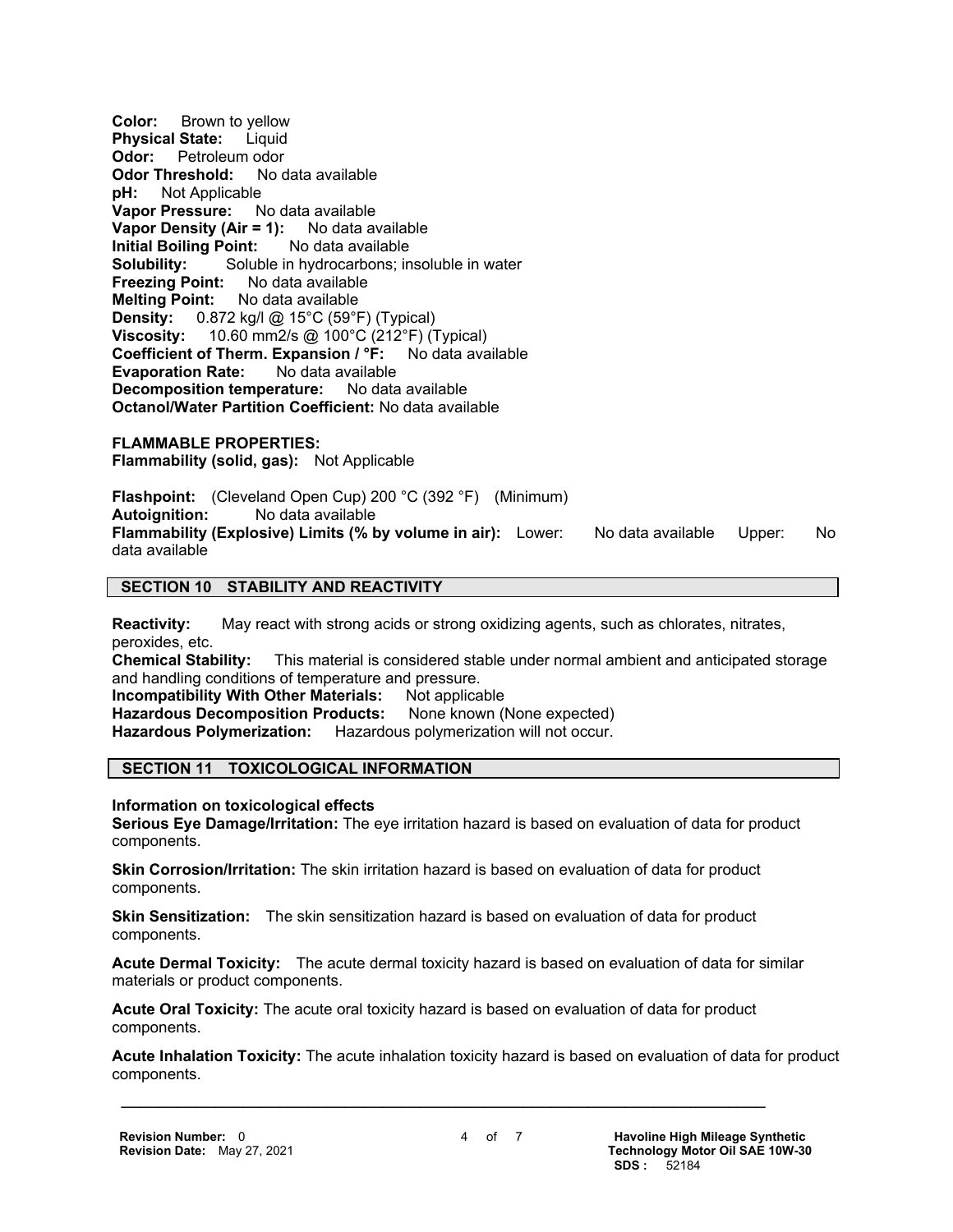#### **Acute Toxicity Estimate:** Not Determined

**Germ Cell Mutagenicity:** The hazard evaluation is based on data for components or a similar material.

**Carcinogenicity:** The hazard evaluation is based on data for components or a similar material.

**Reproductive Toxicity:** The hazard evaluation is based on data for components or a similar material.

**Specific Target Organ Toxicity - Single Exposure:** The hazard evaluation is based on data for components or a similar material.

**Specific Target Organ Toxicity - Repeated Exposure:** The hazard evaluation is based on data for components or a similar material.

# **ADDITIONAL TOXICOLOGY INFORMATION:**

 During use in engines, contamination of oil with low levels of cancer-causing combustion products occurs. Used motor oils have been shown to cause skin cancer in mice following repeated application and continuous exposure. Brief or intermittent skin contact with used motor oil is not expected to have serious effects in humans if the oil is thoroughly removed by washing with soap and water.

# **SECTION 12 ECOLOGICAL INFORMATION**

#### **ECOTOXICITY**

This material is not expected to be harmful to aquatic organisms. The product has not been tested. The statement has been derived from the properties of the individual components.

#### **MOBILITY**

No data available.

# **PERSISTENCE AND DEGRADABILITY**

This material is not expected to be readily biodegradable. The product has not been tested. The statement has been derived from the properties of the individual components.

# **POTENTIAL TO BIOACCUMULATE**

Bioconcentration Factor: No data available. Octanol/Water Partition Coefficient: No data available

#### **SECTION 13 DISPOSAL CONSIDERATIONS**

Use material for its intended purpose or recycle if possible. Oil collection services are available for used oil recycling or disposal. Place contaminated materials in containers and dispose of in a manner consistent with applicable regulations. Contact your sales representative or local environmental or health authorities for approved disposal or recycling methods.

# **SECTION 14 TRANSPORT INFORMATION**

The description shown may not apply to all shipping situations. Consult 49CFR, or appropriate Dangerous Goods Regulations, for additional description requirements (e.g., technical name) and modespecific or quantity-specific shipping requirements.

**DOT Shipping Description:** NOT REGULATED AS HAZARDOUS MATERIAL UNDER 49 CFR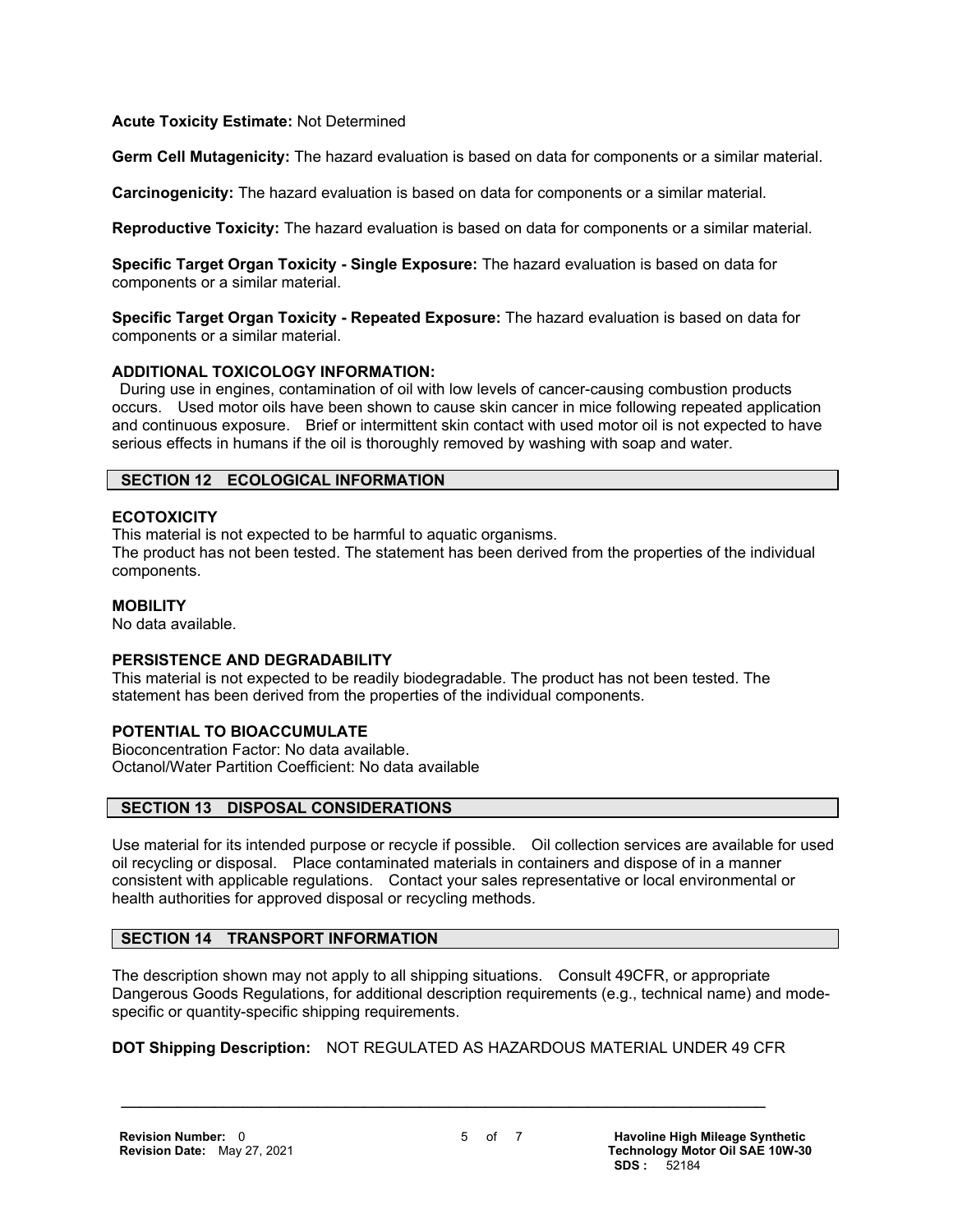**IMO/IMDG Shipping Description:** NOT REGULATED AS DANGEROUS GOODS FOR TRANSPORT UNDER THE IMDG CODE

**ICAO/IATA Shipping Description:** NOT REGULATED AS DANGEROUS GOODS FOR TRANSPORT UNDER ICAO

**Transport in bulk according to Annex II of MARPOL 73/78 and the IBC code:** Not applicable

#### **SECTION 15 REGULATORY INFORMATION**

**EPCRA 311/312 CATEGORIES:** Not applicable

#### **REGULATORY LISTS SEARCHED:**

| 01-1=IARC Group 1    | 05=MA RTK        |
|----------------------|------------------|
| 01-2A=IARC Group 2A  | 06=NJ RTK        |
| 01-2B=IARC Group 2B  | 07=PA RTK        |
| 02=NTP Carcinogen    | $08-1=TSCA 5(e)$ |
| 03=EPCRA 313         | 08-2=TSCA 12(b)  |
| 04=CA Proposition 65 |                  |

The following components of this material are found on the regulatory lists indicated. Distillates, hydrotreated heavy paraffinic 05, 06, 07

#### **CHEMICAL INVENTORIES:**

All components comply with the following chemical inventory requirements: AIIC (Australia), DSL (Canada), ENCS (Japan), KECI (Korea), NZIoC (New Zealand), PICCS (Philippines), TCSI (Taiwan), TSCA (United States).

One or more components is listed on ELINCS (European Union). All other components are listed or exempted from listing on EINECS.

#### **NEW JERSEY RTK CLASSIFICATION:**

Under the New Jersey Right-to-Know Act L. 1983 Chapter 315 N.J.S.A. 34:5A-1 et. seq., the product is to be identified as follows: PETROLEUM OIL (Motor oil)

#### **SECTION 16 OTHER INFORMATION**

**NFPA RATINGS:** Health: 0 Flammability: 1 Reactivity: 0

HMIS RATINGS: Health: 0 Flammability: 1 Reactivity: 0 (0-Least, 1-Slight, 2-Moderate, 3-High, 4-Extreme, PPE:- Personal Protection Equipment Index recommendation, \*- Chronic Effect Indicator). These values are obtained using the guidelines or published evaluations prepared by the National Fire Protection Association (NFPA) or the National Paint and Coating Association (for HMIS ratings).

**REVISION STATEMENT:** This is a new Safety Data Sheet. No revision information

 $\mathcal{L} = \{ \mathcal{L} \mathcal{L} \mathcal{L} \mathcal{L} \mathcal{L} \mathcal{L} \mathcal{L} \mathcal{L} \mathcal{L} \mathcal{L} \mathcal{L} \mathcal{L} \mathcal{L} \mathcal{L} \mathcal{L} \mathcal{L} \mathcal{L} \mathcal{L} \mathcal{L} \mathcal{L} \mathcal{L} \mathcal{L} \mathcal{L} \mathcal{L} \mathcal{L} \mathcal{L} \mathcal{L} \mathcal{L} \mathcal{L} \mathcal{L} \mathcal{L} \mathcal{L} \mathcal{L} \mathcal{L} \mathcal{L} \$ 

**Revision Date:** May 27, 2021

#### **ABBREVIATIONS THAT MAY HAVE BEEN USED IN THIS DOCUMENT:**